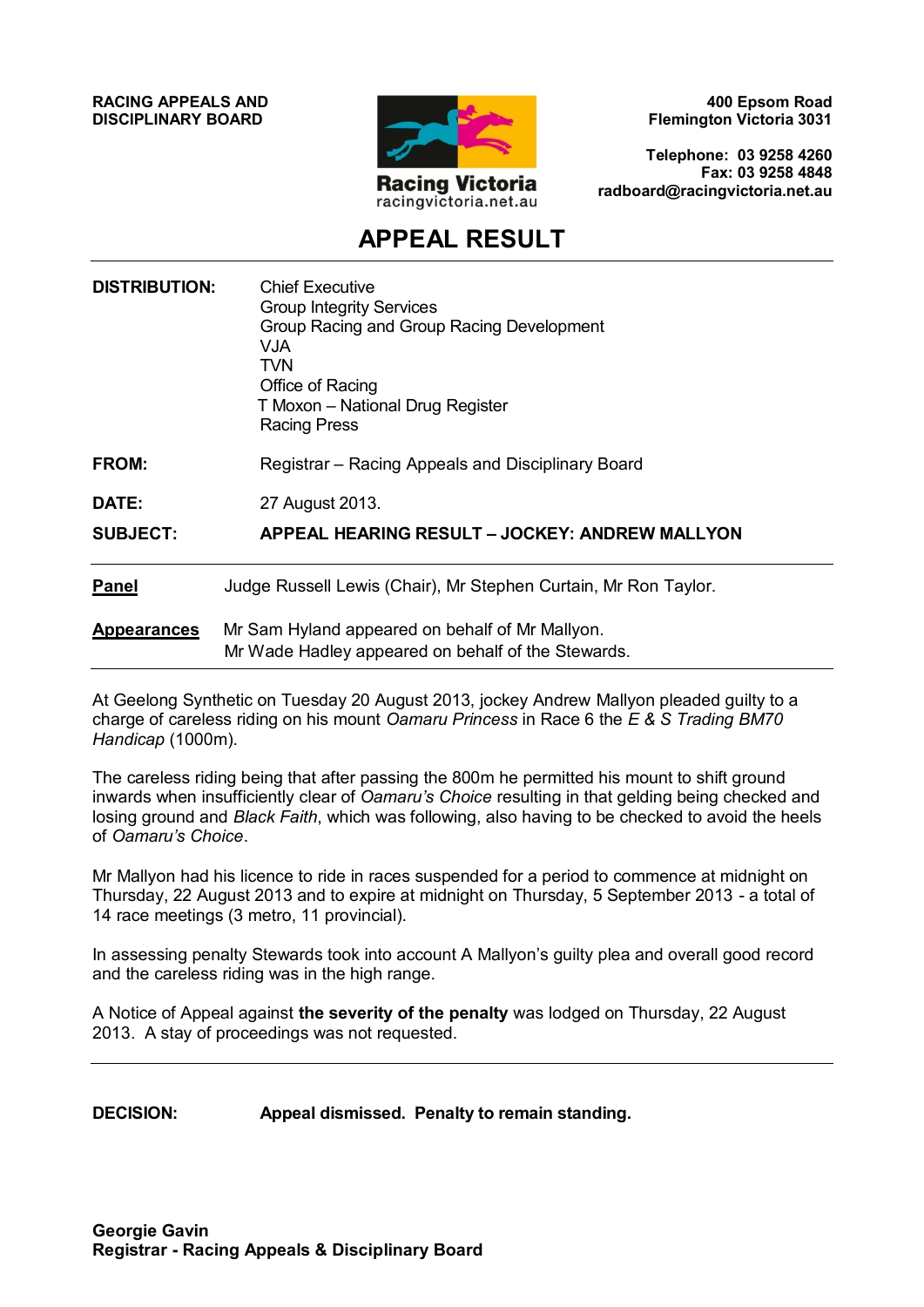# **TRANSCRIPT OF PROCEEDINGS**

#### **RACING APPEALS AND DISCIPLINARY BOARD**

 $\mathcal{L}_\text{max}$  , and the contribution of the contribution of the contribution of the contribution of the contribution of the contribution of the contribution of the contribution of the contribution of the contribution of t

**HIS HONOUR JUDGE R.P.L. LEWIS, Chairman MR S. CURTAIN MR R. TAYLOR**

#### **EXTRACT OF PROCEEDINGS**

**DECISION**

### **IN THE MATTER OF THE E AND S TRADING BENCHMARK 70 HANDICAP OVER 1000 METRES AT GEELONG SYNTHETIC ON 20/8/13**

**JOCKEY: ANDREW MALLYON**

#### **MELBOURNE**

#### **TUESDAY, 27 AUGUST 2013**

MR W. HADLEY appeared on behalf of the RVL Stewards

MR S. HYLAND appeared on behalf of the Appellant